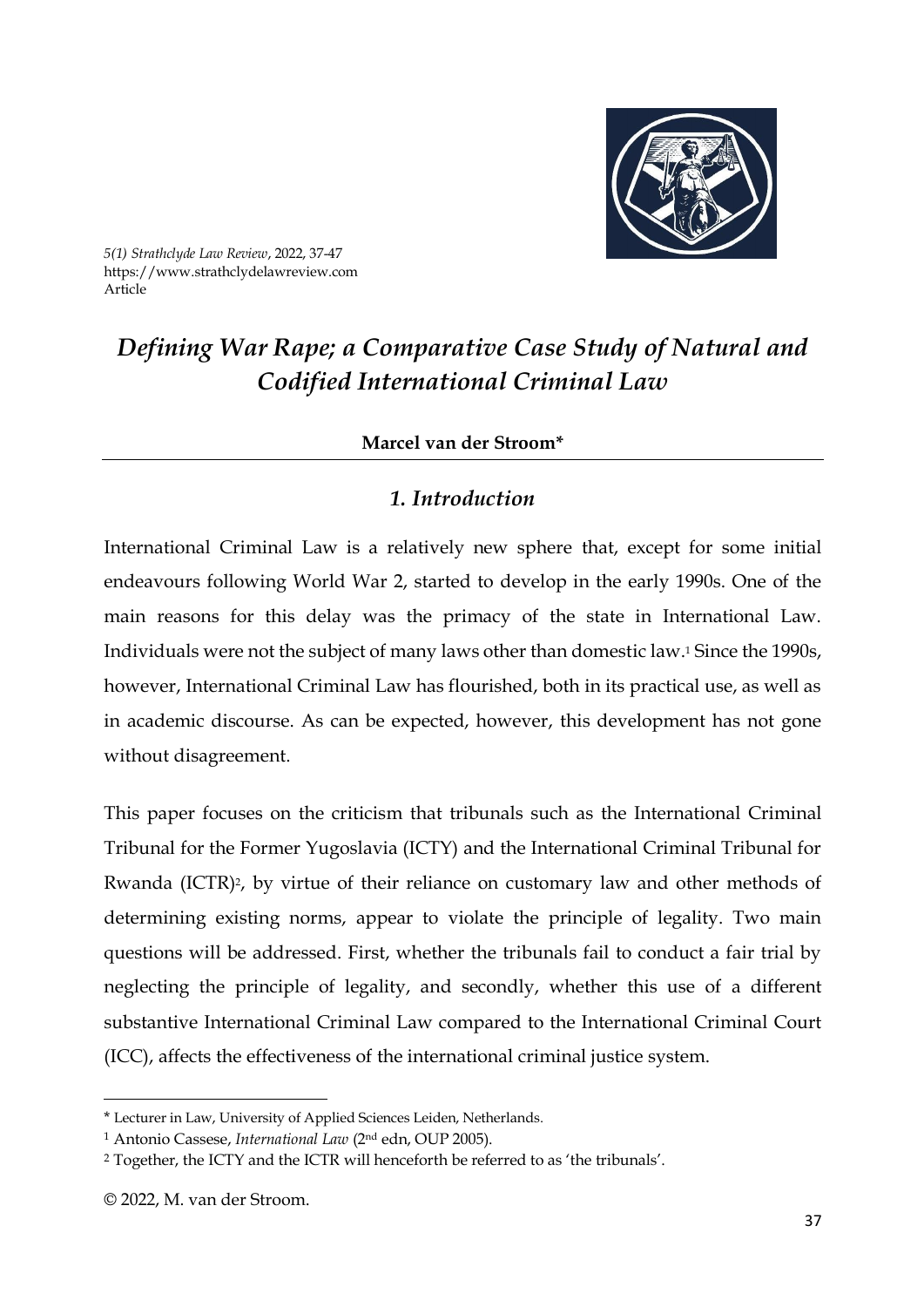To this end a short case study of the crime of war rape will offer a comparative basis that highlights how substantive law has been developed by the tribunals and in the ICC statute. This will be followed by an analysis of the criticisms regarding rule of law and the principle of legality raised against the tribunals. By comparing the substantive norm of the prohibition of rape as used by the tribunals to that of the ICC, for which the crimes under its jurisdiction have been explicitly defined, this paper will evaluate whether this difference affects the effectiveness of either the tribunals or the ICC.

Finally, a critical analysis of the existing law and of the principles that guide international criminal law will lead to the conclusion that, even though the tribunals do not adhere to a strict interpretation of the principle of legality, this does not mean they abandon it altogether, nor does it mean their trials are unfair. It will also show that effectiveness of the courts is not obstructed. The difference in substantive laws of both the tribunals and the ICC are subject to criticism, but in a comparison of their advantages and disadvantages, a net loss of effectiveness in either system is unlikely to be found.

## *2. The Development of War Rape Definitions*

Before exploring the development of the substance of the law, a qualification must be offered, as the question of what sources of law are available to a court could also be considered procedural. Procedure and substance, however, are not mutually exclusive. Nollkaemper suggests that "the distinction between procedure and substance is not a binary one (…). Some questions that present themselves in international adjudication cannot easily be reduced to questions of procedure (…) or substance".<sup>3</sup> As such, even though some elements discussed below may appear to be of a more procedural nature, it is the resulting substance of the law that forms the basis of this paper. For this reason this section will chronologically set out how war rape was defined under the ICTR, the ICTY, and the ICC's Elements of Crimes.

#### A. The ICTR and the Akayesu Case

 $\overline{a}$ 

Following the Rwandan Genocide that took place in 1994, the United Nations Security

<sup>3</sup> André Nollkaemper, 'International Adjudication of Global Public Goods: The Intersection of Substance and Procedure' (2012) 23(3) EJIL 769, 773.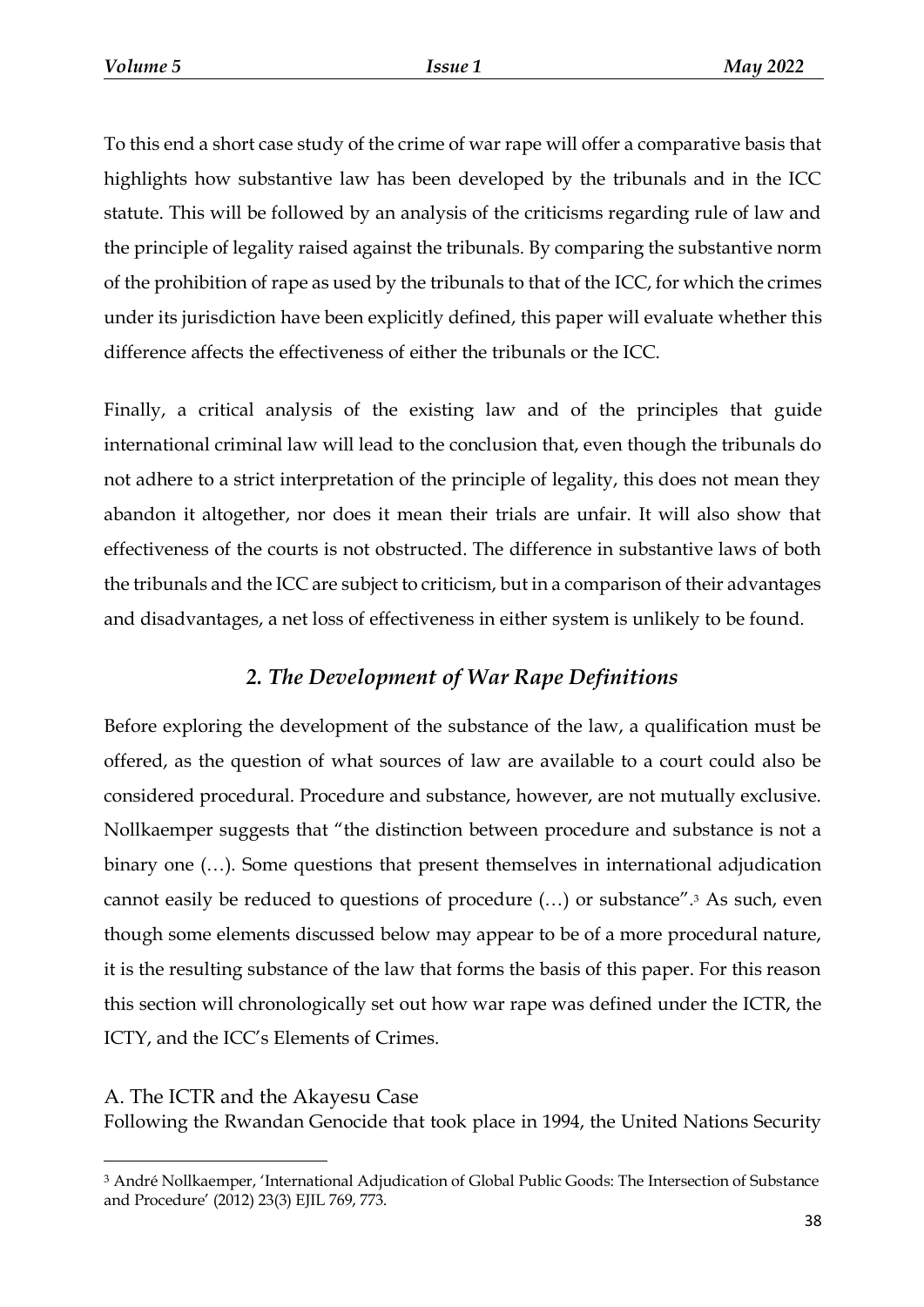Council (UNSC) created the ICTR.<sup>4</sup> The statute that is contained in UNSC Resolution 955 gives the tribunal the jurisdiction to adjudicate war rape as both a crime against humanity, and as an outrage upon personal dignity.<sup>5</sup> The statute does not, however, go beyond mentioning crimes that fall under the authority of the tribunal. The lack of definitions of the crimes meant that the court had to use other sources to determine the exact content of the applicable law.

For war rape, this first happened in the *Akayesu* case.<sup>6</sup> The lack of a commonly accepted definition forced the tribunal to define the crime, for which it took a victim-oriented, conceptual approach.<sup>7</sup> The definition it arrived at was "a physical invasion of a sexual nature, committed on a person under circumstances which are coercive". <sup>8</sup> As will be discussed below, this definition has been both praised and criticised for going beyond what was common in most national jurisdictions, which often focus on an *actus reus* that includes a physical description of acts.

#### B. The ICTY and the Furundžija Case

In similar circumstances as the ICTR, the ICTY was created by the UNSC to adjudicate crimes committed during the Yugoslav Wars of the 1990s.<sup>9</sup> Although it was established prior to the ICTR, its first judgment that included rape came after the *Akayesu* case.<sup>10</sup> Despite this fact, however, the ICTY disregarded the precedent set in *Akayesu*, and formulated its own definition in the *Furundžija* case, <sup>11</sup> following a search for "principles of criminal law common to the major legal systems of the world".<sup>12</sup>

 $\overline{a}$ 

<sup>7</sup> James McHenry, 'The Prosecution of Rape Under International Law: Justice That Is Long Overdue' (2002) 35 Vanderbilt Journal of Transnational Law 1269, 1274.

<sup>4</sup> UNSC Resolution 955 (08 November 1994) UN Doc S/RES/955.

 $5$  ibid, arts  $3(g)$  and  $4(e)$ .

<sup>6</sup> *Prosecutor v Jean-Paul Akayesu* (Trial Judgment) ICTR-96-4-T (02 September 1998).

<sup>8</sup> *Akayesu* (n 6) para 598.

<sup>9</sup> UNSC Resolution 827 (25 May 1993) UN Doc S/RES/827.

<sup>10</sup> The author is aware that the ICTY delivered an amended definition of rape in the Foča case (*Prosecutor v Dragoljub Kunarac, Radomir Kovač and Zoran Vuković* (Trial Judgment) ICTY IT-96-23-T and IT-96-23/1- T (22 February 2001)). Its inclusion, however, would have limited the available room for analysis. Moreover, the offered critiques and arguments remain unaffected by its omission.

<sup>11</sup> *Prosecutor v Anto Furundžija* (Trial Judgment) ICTY IT-95-17/1-T (10 December 1998).

<sup>12</sup> ibid, para 177.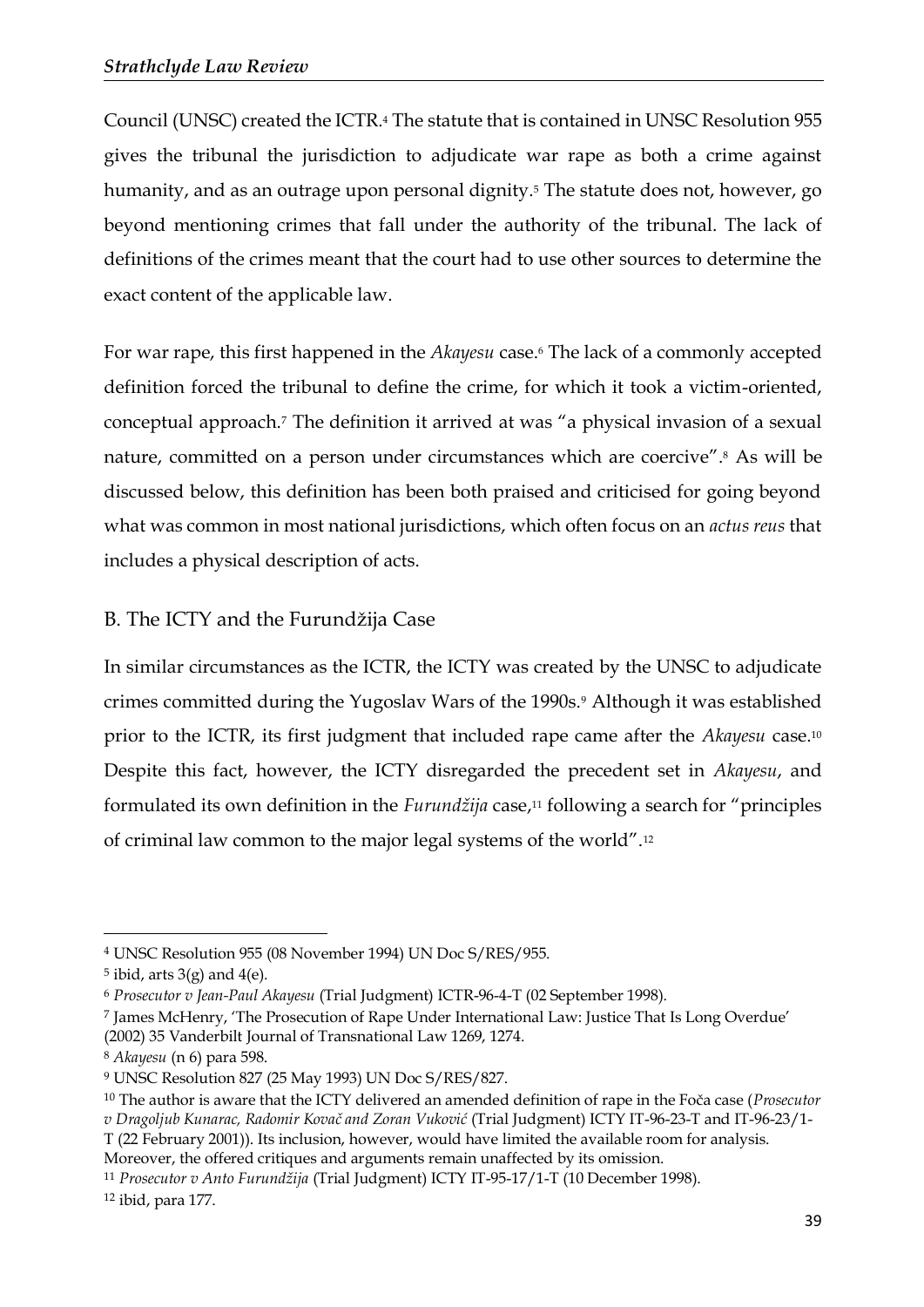The tribunal concluded that several criminal legal systems include penetration of and by sexual organs, and consequently arrived at the following, more mechanical, definition:

> (i) the sexual penetration, however slight: (a) of the vagina or anus of the victim by the penis of the perpetrator or any other object used by the perpetrator; or (b) of the mouth of the victim by the penis of the perpetrator; (ii) by coercion or force or threat of force against the victim or a third person.<sup>13</sup>

Understandably, the criticism and praise of the *Akayesu* decision was inverted in this case; the definition was seen as regressive by critical scholars and human rights advocates.<sup>14</sup>

# C. The ICC

Unlike the ad hoc tribunals, the ICC does have predefined laws at its disposal. Annexed to the treaty that created it are the Elements of Crimes.<sup>15</sup> For war rape, the definition differs from *Akayesu* and *Furundžija*, but, like the latter, is predominantly mechanical:

> The perpetrator invaded the body of a person by conduct resulting in penetration, however slight, of any part of the body of the victim or of the perpetrator with a sexual organ, or of the anal or genital opening of the victim with any object or any other part of the body<sup>16</sup>

This definition has also been criticised widely, not only for still being somewhat regressive, but also because of its awkward wording. Both appear to be a logical result of the majority voting system of international treaty-making, in which most parties must be, to some degree, satisfied. In the ICC negotiations, the large number of state parties from varying legal backgrounds, as well as the NGO representatives that took part, came to legislate definitions that some see as not even the greatest common denominator, but

<sup>13</sup> ibid, para 185.

<sup>14</sup> Chile Eboe-Osuji, *International Law and Sexual Violence in Armed Conflicts* (Brill 2012).

<sup>15</sup> 'Elements of Crimes', International Criminal Court (2011) ICC-ASP/1/3.

<sup>16</sup> Rome Statute of the International Criminal Court (17 July 1998) 2187 UNTS 3 art 7(1)(g), art 8(b)(xxii), art  $8(e)(vi)$ .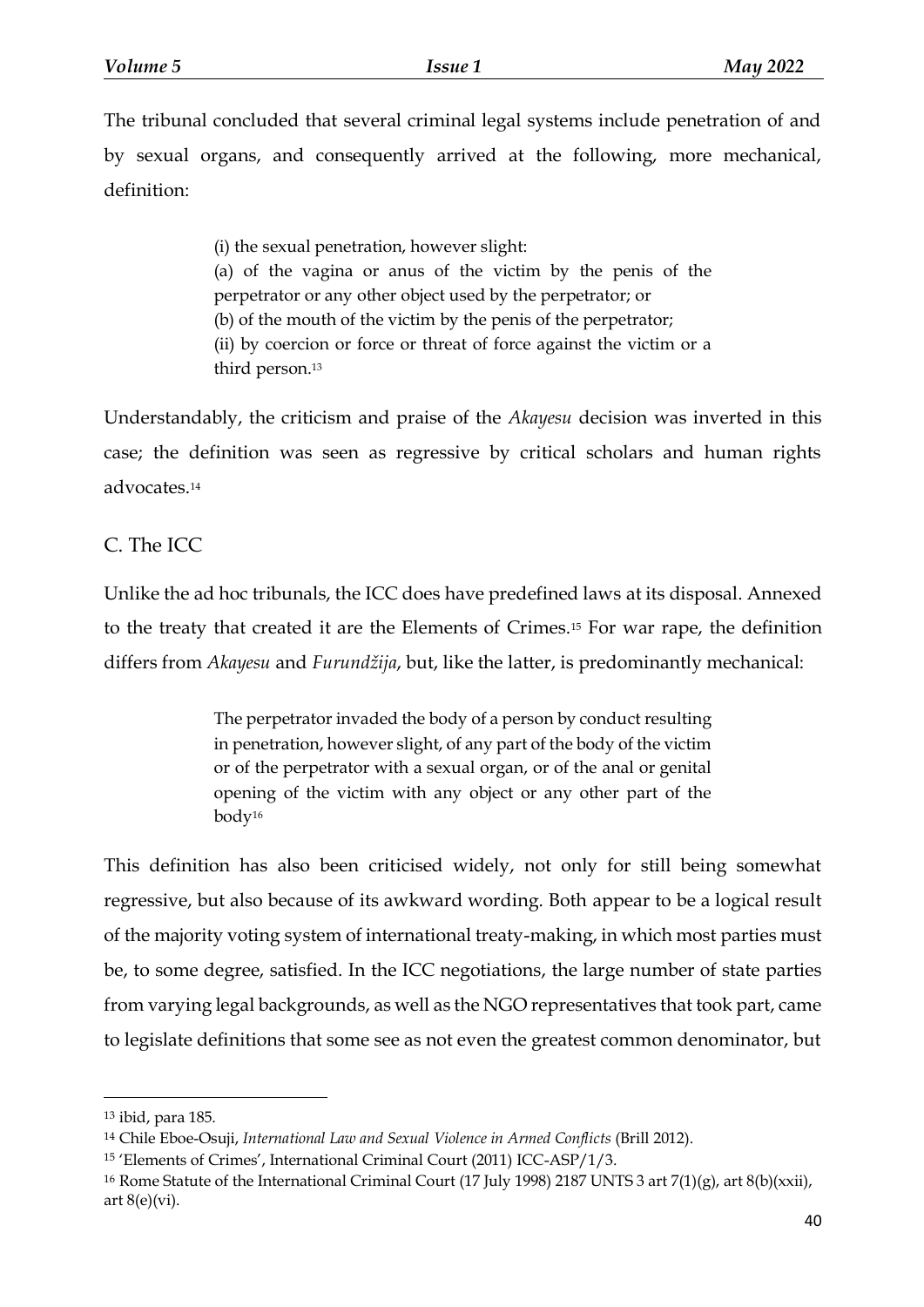the 'least objectionable denominator', dominated by Western, patriarchal legal thought.<sup>17</sup>

# *3. Critiques of the Tribunals*

As mentioned, both tribunals' definitions have been criticised for their content, which will be addressed in the next section, but one of the most prevalent controversies concerns the sources they used to help define crimes.<sup>18</sup> This critique goes to the heart of the concept of ad hoc tribunals. The ICTY and the ICTR were created by the UNSC and given a mandate to adjudicate a list of crimes. The fact that the UNSC did not include definitions of these crimes was, according to some scholars, a grave infringement of the principle of legality that underpins criminal justice systems. By creating these definitions, it is said that the tribunals engage in legislating, which goes against the separation of powers and disregards the accused's right to a fair trial.

Haveman, although not alone<sup>19</sup>, is a vocal proponent of this critique, and his contribution is rigorous and comprehensive. Based on the idea of *nulla crimen nulla poena sine lege* (no crime and no punishment without law) $20$ , he argues that the principle of legality demands that all criminal law must be defined clearly and unequivocally prior to the offending conduct.<sup>21</sup> In doing so he raises some relevant points that deserve careful attention.

Haveman's main practical contention is that, without prior and clear definitions, the accused is denied the chance to prepare a defence, and hence is denied a fair trial. This conclusion is mainly based upon the general principle of legality, which guarantees

1

<sup>17</sup> Hannah Baumeister, *Sexualized Crimes, Armed Conflict and the Law: The International Criminal Court and the Definitions of Rape and Forced Marriage* (Routledge 2018). My great gratitude goes to Dr Baumeister for making available an advanced draft of her monograph prior to publication.

<sup>18</sup> Alexander Zahar and Göran Sluiter, *International Criminal Law* (OUP 2008) 79.

<sup>19</sup> See e.g. also: Machteld Boot, *Nullum Crimen Sine Lege and the Subject Matter Jurisdiction of the ICC*, (Intersentia, 2002); Harry Hobbs, 'Towards a Principled Justification for the Mixed Composition of Hybrid International Criminal Tribunals (2017) 30 LJIL 177; Avitus A. Agbor, *Instigation to Crimes against Humanity; The Flawed Jurisprudence of the Trial and Appeal Chambers of the International Criminal Tribunal for Rwanda* (Brill 2013).

<sup>20</sup> Zahar and Sluiter (n 18), 81.

<sup>21</sup> Roelof Haveman, 'Rape and Fair Trial in Supranational Criminal Law' (2002) 9 Maastricht J. Eur. & Comp. L. 263.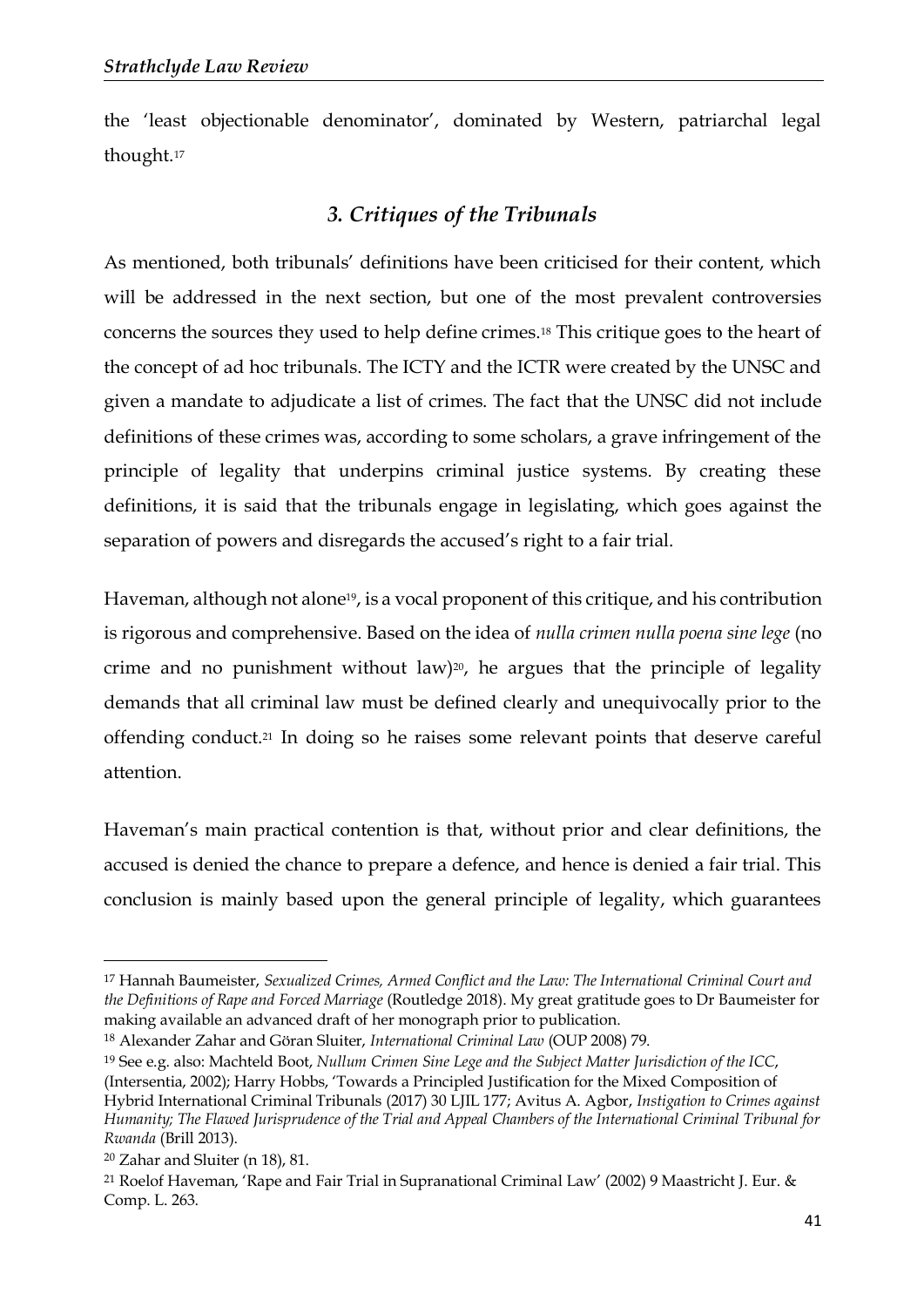certainty, as this predictably dictates the behaviour of people and prevents abuse of power by the state. The latter, in turn, is rooted in the separation of powers, which *inter alia* stipulates that a separation of the judiciary branch of government from the legislative and executive branches prevents abuse and arbitrary conduct of the judiciary.<sup>22</sup>

Building on this, it is stated that the principle of legality is "perhaps the most important principle", that it prohibits retroactive lawmaking, that it gives certainty about the permitted conduct of states, and that "[p]enalisation only has a preventive effect when the citizen knows exactly which conduct can be penalised."<sup>23</sup> This critique finds fertile soil in the fact that the two tribunals have together produced several different definitions of rape, further contributing to the argument that the principle of *stare decisis* should have led the courts to respect prior judgments and follow that definition. Lastly, in his only mention of customary international law, Haveman notes that some advocate that *sine lege* should be interpreted as *sine iure*, which would open up the principle of legality to the use of unwritten customary law. This is rebutted, however, by mentioning that changing the principle would neglect its origin24, although Haveman never explains what this origin is.

In light of these evaluations, the clear definitions given to the ICC should ensure that the principle of legality is satisfied. This follows the Civil Law solution that Haveman suggests, namely that all international criminal law should be formulated by a legislator beforehand. The second solution he offers, in an attempt to satisfy Common Law systems, is that where no precedents exist, a court may create a definition in the first case, after which the principle of *stare decisis* dictates that it must be followed in all subsequent cases.<sup>25</sup> It becomes unclear, however, how this differs from the status quo, as the ICTY and the ICTR, being distinct tribunals, would not be bound to follow each other's rulings. Furthermore, since it is mentioned that in the Foča case the ICTY already applied *stare decisis* by explicitly not developing a new definition outside of the

<sup>22</sup> Neil Parpworth, *Constitutional and Administrative Law* (9th edn, OUP 2016) 19.

<sup>23</sup> Haveman (n 21) 265.

<sup>24</sup> ibid, 267.

<sup>25</sup> ibid, 275-276.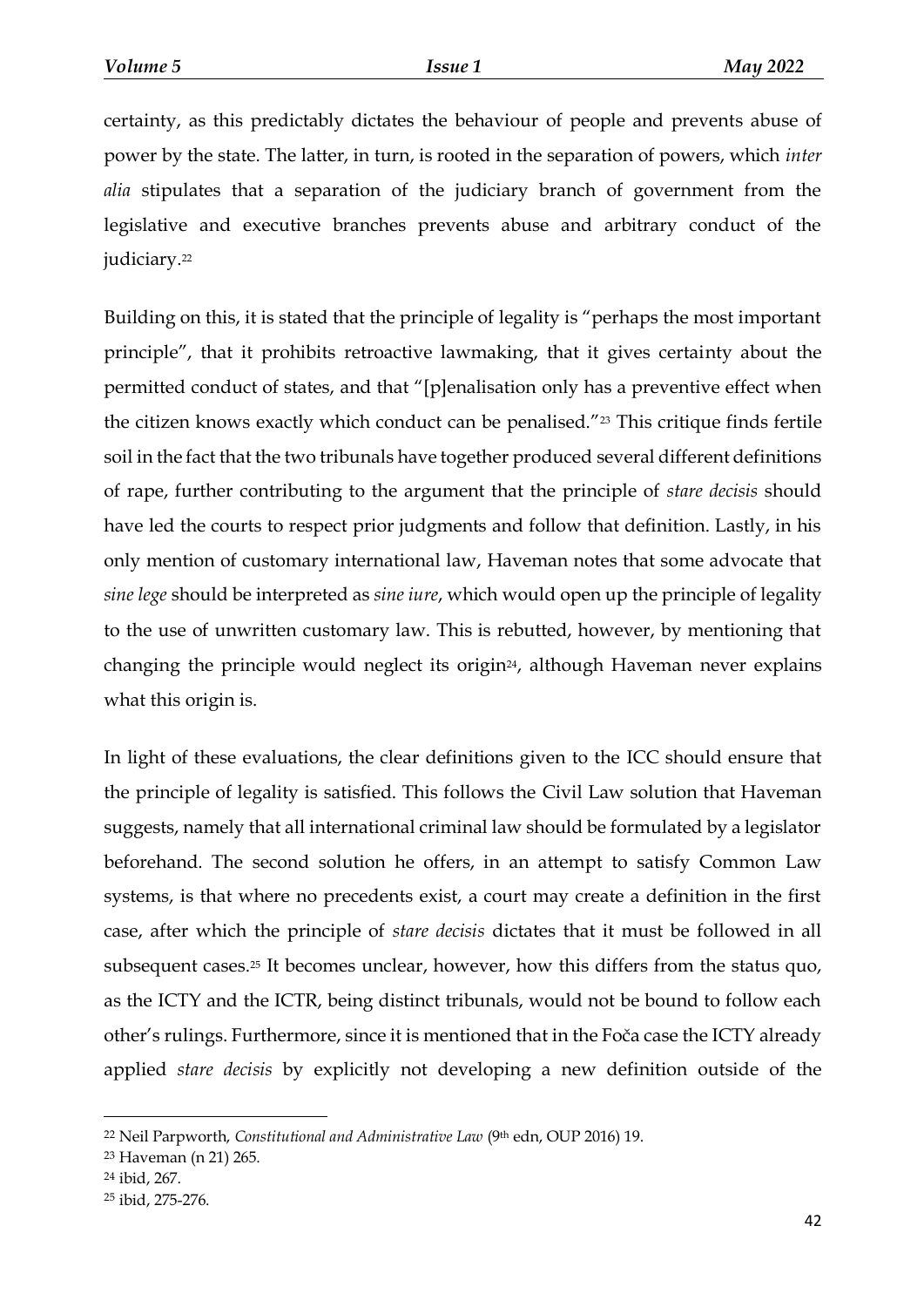parameters set out in *Furundžija.*<sup>26</sup> It follows that the ICTY already feels bound by its own precedent, even when it decided to depart slightly from the previous judgment.

### *4. In Defence of the Tribunals*

Although the points raised in critique of the tribunals seem valid, considering that they reflect the principles that guide criminal justice in most legal systems in the world, rebuttals can also be found in a wide range of sources. This section will offer a few of these rebuttals, beginning with the most substantive ones, which look at the reasons the tribunals had for choosing their definitions over others. It will then offer some theoretical evaluations of the content of these definitions, which show that following one universally applicable interpretation is not necessarily desirable when pursuing legitimacy. Subsequently, other theoretical replies to these arguments will be analysed, addressing the rich history of judicial lawmaking in international law and the sources of which the tribunals can avail themselves to this end. Further theoretical responses will cover the difference between legality and legitimacy, and finally the application of the rule of law.

The first substantive point, which regards the choice of definitions by the tribunals, is one of normative relativism and cultural sensitivities. Only the staunchest positivist would argue that people follow laws because they are laws, regardless of their content. It is well accepted that laws should represent the values of the society they govern<sup>27</sup>, which undermines the notion that all international criminal law should be uniform. Extending this thought, it is not unthinkable that an application of what is perceived as foreign law may be seen as more oppressive than a retrospectively, but considerately, derived law. Moreover, on the point of clarity, it would still leave the subject with two definitions, a national one reflecting national values and an international one that does not. This, too, could result in a lack of clarity regarding which law applies at the time of committing the act, and by which norm they will be judged.

Perfectly illustrating this relativism, the ICTR in *Akayesu* made its reasons for choosing their definition very clear. Even Haveman himself notes that the omission of body-part

<sup>26</sup> ibid.

<sup>27</sup> Baumeister (n 17).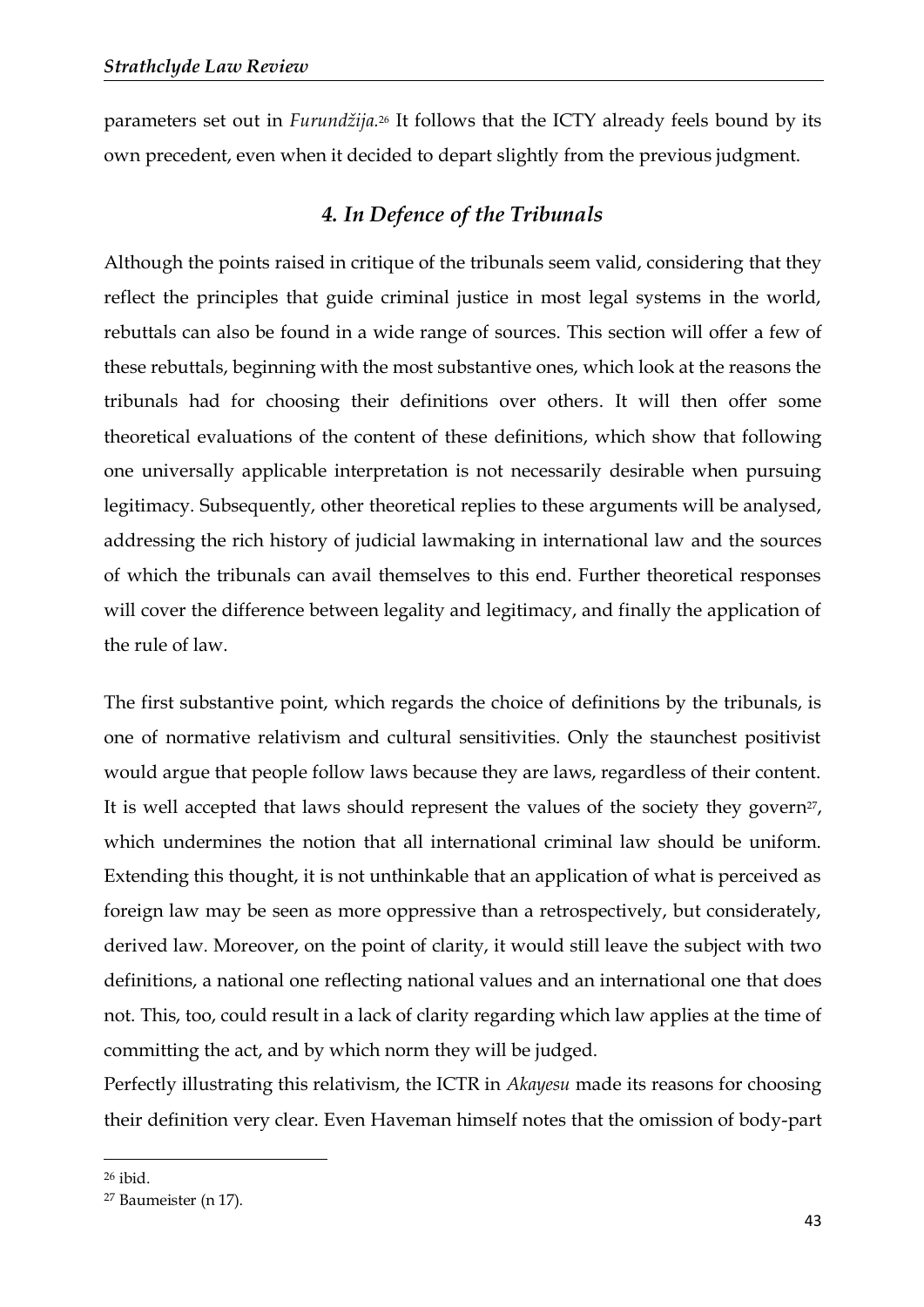mechanics was done to satisfy cultural sensitivities that existed in the culture of the victims. These sensitivities dictated that women cannot speak about sexual acts in such descriptive or mechanical language, whereas vague terms such as 'physical invasion' would be acceptable. By choosing this definition, the ICTR ensured that it could hear cases involving rape at all, for a universal 'greatest common denominator' definition would have resulted in a lack of evidence in each case, as victims and witnesses would not be able to testify to the satisfaction of the substantive legal requirements.<sup>28</sup>

Given the case study of war rape, critical theories such as Feminism strongly inform the discussion of the definitions of the tribunals and the ICC. Baumeister considers universalism "one of the danger zones"<sup>29</sup>, since it implies taking on board viewpoints that may be harmful to certain groups. An example she names is the effort made by the Arab Bloc during the ICC negotiations, to explicitly decriminalise marital rape.<sup>30</sup> It is therefore argued by most critical scholars that representative cultural or regional definitions that fit the particular situation are preferable to universally applicable norms.

On a more conceptual level, it can firstly be noted that judicial lawmaking has always been part of international law. Quoting Hersch Lauterpacht, Swart notes that "judicial lawmaking is a permanent feature of administration of justice in every society."<sup>31</sup> She further mentions that he also advocated restraint, stating that it was less appropriate to "experiment or innovate" in cases involving private individuals.

In recognising this prevalence of lawmaking, however, Lauterpacht does appear to be referring largely to a form of lawmaking that is perhaps better described as law-finding. In this, Cassese supports Lauterpacht's point, stating that law that is made by the courts must have a footing in customary international law. He notes to this effect that the statutes of the tribunals explicitly refer to custom as a source of law.<sup>32</sup> He further

<sup>28</sup> *Akayesu* (n 6) para 687. See also Havemans (n 21) 270.

<sup>29</sup> Baumeister (n 17).

<sup>30</sup> ibid.

<sup>&</sup>lt;sup>31</sup> Mia Swart, 'Judges and Lawmaking at the International Criminal Tribunals for the Former Yugoslavia and Rwanda' (Doctoral Thesis, University of Leiden 2006).

<sup>32</sup> Antonio Cassese, 'The Legitimacy of International Criminal Tribunals and the Current Prospects of International Criminal Justice' (2012) 25 LJIL 491, 494.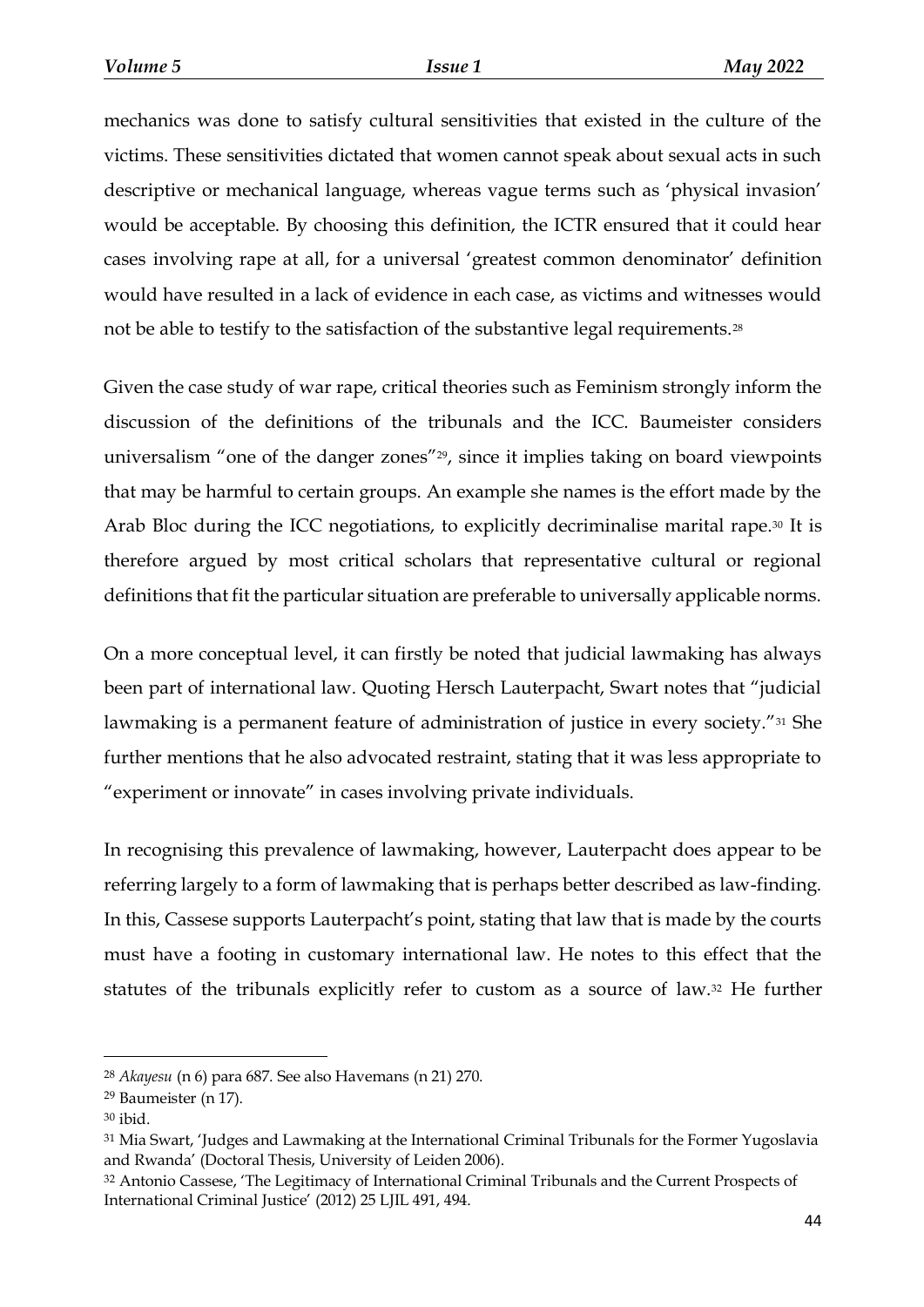supports this by quoting the UN Secretary General's report, stating that it "would not be creating or purporting to 'legislate' that law. [It] would have the task of applying existing international humanitarian law.'<sup>33</sup> Extending this opinion to the crime of war rape, Chinkin affirms this standpoint by adding that "rape has long been prohibited by the laws of war".<sup>34</sup>

Moving beyond the use of customary law, some scholars also note that general principles of law can act as a source of law for the courts.<sup>35</sup> Swart quotes Judge Tanaka: "What is permitted to them is to declare what can be logically inferred from the *raison*  d'être of a legal system, institution or norm."<sup>36</sup> In the Tadić case,<sup>37</sup> Cassese, as judge on the tribunal, extended the definitions of crimes to non-international armed conflict, even when prior research had shown that no such customary law existed.<sup>38</sup> It is possible that Cassese was driven by his conviction that the legality principle was better explained as a principle of legitimacy, which would entail the "moral and psychological acceptance of a body (…) by its constituency."<sup>39</sup> This, he argues, also safeguards, among other factors, the answerability to the founding authority, transparency, and accountability to the constituency.

Finally, an analysis of the concept of the rule of law, which contains the elements about which Haveman is concerned. Joseph Raz's notion of the rule of law, for example, dictates that laws should be prospective, open, and clear, as well as relatively stable.<sup>40</sup> It is noteworthy, though unsurprising considering he was writing about the common law system, that this does not specify that laws should be written. This is reinforced by his insistence that the principles of natural justice must be observed, meaning that the rule

<sup>33</sup> Swart (n 31) 181.

<sup>&</sup>lt;sup>34</sup> Christine Chinkin, 'Rape and Sexual Abuse of Women in International Law' (1994) 5 EIIL 326.

<sup>35</sup> Fabián Raimondo, *General Principles of Law in the Decisions of International Courts and Tribunals* (Nijhoff, 2008).

<sup>36</sup> Swart (n 31) 60-61.

<sup>37</sup> *Prosecutor v. Dusko Tadić* (Decision on the Defence Motion for Interlocutory Appeal on Jurisdiction) ICTY IT-94-1-AR72 (2 October 1995).

<sup>38</sup> Robert Cryer, 'International Criminal Tribunals and the Sources of International Law; Antonio Cassese's Contribution to the Canon' (2012) 10 JICJ 1045, 1051.

<sup>39</sup> Cassese (n 32) 492.

<sup>40</sup> Parpworth (n 22) 36.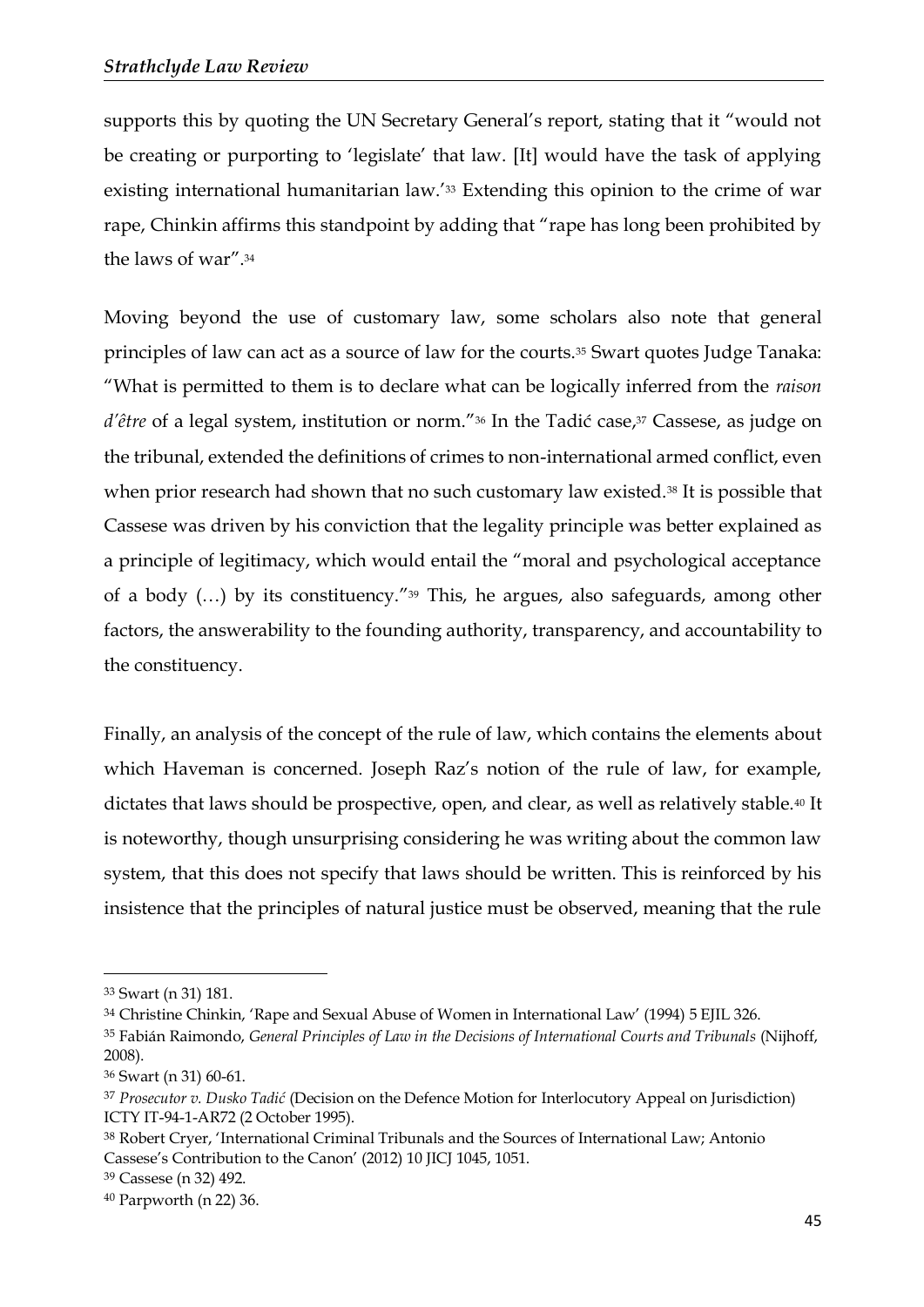of law "enforces minimum standards of fairness, both substantive and procedural"41, but natural law too, has no requirement of being written.

Furthermore, Teitel's observation that different jurisdictions - national, international, and transnational – can advance "often competing rule of law values"<sup>42</sup> rings true with the previous practical and theoretical observations, which also indicates that it is imprudent to judge international criminal justice by the same measures as the domestic criminal law of a civil law country, as Haveman appears to do. Conversely, Teitel argues that a turn to international law helps restore the national rule of law, rather than erode it.<sup>43</sup>

#### *5. Conclusion*

The criticism of the ICTR and the ICTY, in respect to its lawmaking endeavours, compared to the legislation-led approach of the ICC, cannot be disregarded. When observing the principles that guide most criminal justice systems, one would conclude *prima facie* that the tribunals are acting illegitimately. What becomes clear from the above analysis, however, is that it is a discredit to International Criminal Law to conflate it with these domestic principles of criminal justice.

Substantively, it cannot be said that the tribunals created any law that did not already exist in customary or conventional law. Moreover, the disparity between ICTR, ICTY, and ICC definitions are justified by the different systems and constituencies for which they are used. If anything, a universal criminal code is potentially harmful to those very groups it seeks to protect.

It further becomes clear that lawmaking, especially when based on customary international law or general principles of law, is a fundamental task of international courts. This task is furthermore not to be seen as an erosion, but rather as a strengthening of the rule of law. It can therefore be concluded that the substantive law and its sources,

<sup>41</sup> ibid, 38.

<sup>42</sup> Ruti Teitel, 'The Law and Politics of Contemporary Transnational Justice' (2005) 38 Cornel Int'l L.J. 837, 850.

<sup>43</sup> ibid, 847.